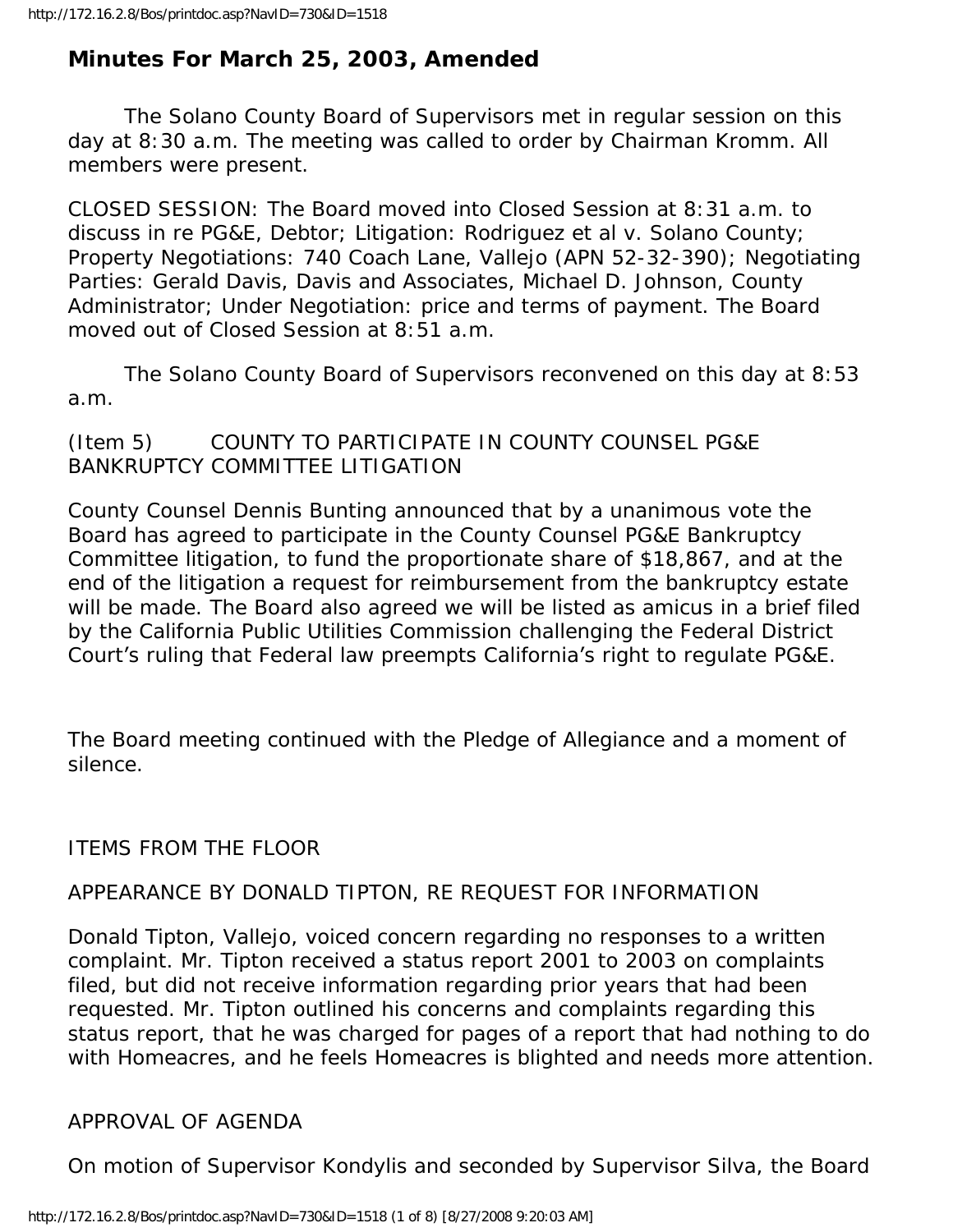acted to approve the submitted Agenda, incorporated herein by reference, with the following modifications:

(Item 16A) Approval of the final map for the Pippo Subdivision  $(S-01-02)$ ; accept the offer of dedication on Cantelow Road and English Hills Road (Vacaville area); reject the offer of dedication along future roads, removed from the Consent Calendar.

(Item 16B) Approval of the parcel map and reject offer of dedication for the future road for the Burns Campbell Subdivision (MS-02-14) on Timm Road (Vacaville area); adoption of a resolution approving the agreement for improvement of the private road, removed from the Consent Calendar.

So ordered by a vote of 4-0.

# CONSENT CALENDAR

On motion of Supervisor Silva and seconded by Supervisor Vasquez, the Board acted to approve the following Consent Calendar items by a vote of 4-0.

(Item 12) MINUTES OF THE BOARD OF SUPERVISORS MEETING OF FEBRUARY 25, 2003 AND MARCH 4, 2003, as outlined in the Agenda Submittal from the Clerk of the Board dated March 25, 2003, incorporated herein by reference, approved.

(Item 13) RESOLUTION NO. 2003-060 DECLARING THE WEEK OF MARCH 30 TO APRIL 5, 2003 AS SAFETY SEAT CHECKUP WEEK, adopted. (see Resolution Book)

(Item 14A) SUBMISSION OF GRANT APPLICATIONS TO THE SOLANO COUNTY CHILDREN AND FAMILIES COMMISSION RE PREGNANT AND POST-PARTUM TEENS, PREGNANT AND POST-PARTUM AFRICAN AMERICAN WOMEN, PREGNANT SUBSTANCE ABUSING WOMEN, as outlined in the Agenda Submittal from Health and Social Services dated March 25, 2003, incorporated herein by reference, approved.

(Item 14B) APPROPRIATION TRANSFER IN THE AMOUNT OF \$186,497 RE HEALTH RESOURCES AND SERVICES ADMINISTRATION GRANT, as outlined in the Agenda Submittal from Health and Social Services dated March 25, 2003, incorporated herein by reference, approved.

 RESOLUTION NO. 2003-061 AMENDING THE ALLOCATION LIST (LIMITED TERM CLINIC PHYSICIAN AND NURSE), adopted. (see Resolution Book)

(Item 14C) SUBMISSION OF FY2002/03 SUBSTANCE ABUSE AND MENTAL HEALTH ADMINISTRATION GRANT RENEWAL APPLICATION, as outlined in the Agenda Submittal from Health and Social Services dated March 25, 2003,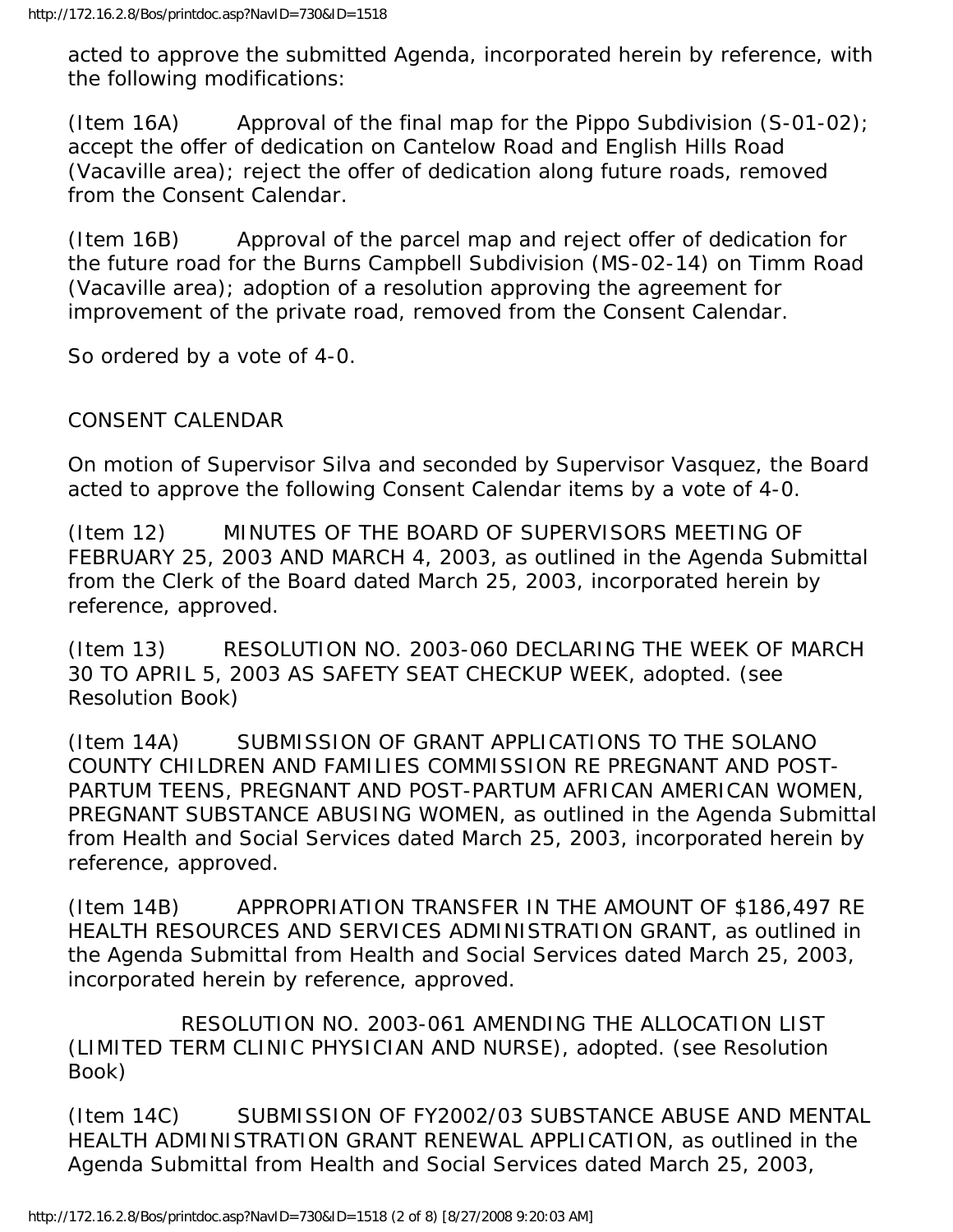incorporated herein by reference, approved.

(Item 15) CONTRACT AMENDMENT WITH HOUSE OF ACTS RE RESIDENTIAL ALCOHOL AND DRUG TREATMENT SERVICES, as outlined in the Agenda Submittal from Probation dated March 25, 2003, incorporated herein by reference, approved and Chairman authorized to sign said contract on behalf of Solano County.

(Item 17) RESOLUTION NO. 2003-063 SUPPORTING THE ACTIVITIES OF THE TRI-CITY AND COUNTY COOPERATIVE PLANNING GROUP RELATED TO THE ACQUISITION OF LAND IN THE SKY VALLEY-CORDELIA HILLS OPEN SPACE PROJECT AREA, adopted. (see Resolution Book)

(Item 18) APPLICATION OF A PUBLIC LIBRARY STATE EDUCATION PROGRAM GRANT FROM THE CALIFORNIA STATE LIBRARY, as outlined in the Agenda Submittal from the Library dated March 25, 2003, incorporated herein by reference, approved.

SPECIAL DISTRICTS GOVERNED BY THE BOARD OF SUPERVISORS:

(Item 19) East Vallejo Fire Protection District: Quarterly Meeting: No business to conduct

ORDERS

(Item 16A) FINAL MAP FOR PIPPO SUBDIVISION, APPROVED

OFFER OF DEDICATION OF LAND FOR ROAD PURPOSES ON CANTELOW ROAD AND ENGLISH HILLS ROAD, ACCEPTED

DEDICATION OF LAND FOR ROAD PURPOSES ALONG PROPOSED FUTURE ROAD ALIGNMENTS, REJECTED AT THIS TIME

(Item 16B) PARCEL MAP RE BURNS CAMPBELL SUBDIVISION, APPROVED

DEDICATION OF LAND FOR ROAD PURPOSES ALONG PROPOSED FUTURE ROAD ALIGNMENTS, REJECTED AT THIS TIME

 RESOLUTION NO. 2003-062 APPROVING THE AGREEMENT FOR MINOR SUBDIVISION MS-02-14, ADOPTED

The Board was provided with Agenda Submittals from the Department of Transportation dated March 25, 2003, incorporated herein by reference, regarding approvals for the Pippo Subdivision and one for the Burns Campbell Subdivision.

Responding to questions posed by Chairman Kromm regarding runoff and flooding issues in the low lying areas of the English Hills area, Gary Crawford, Department of Transportation, noted currently drainage is handled under the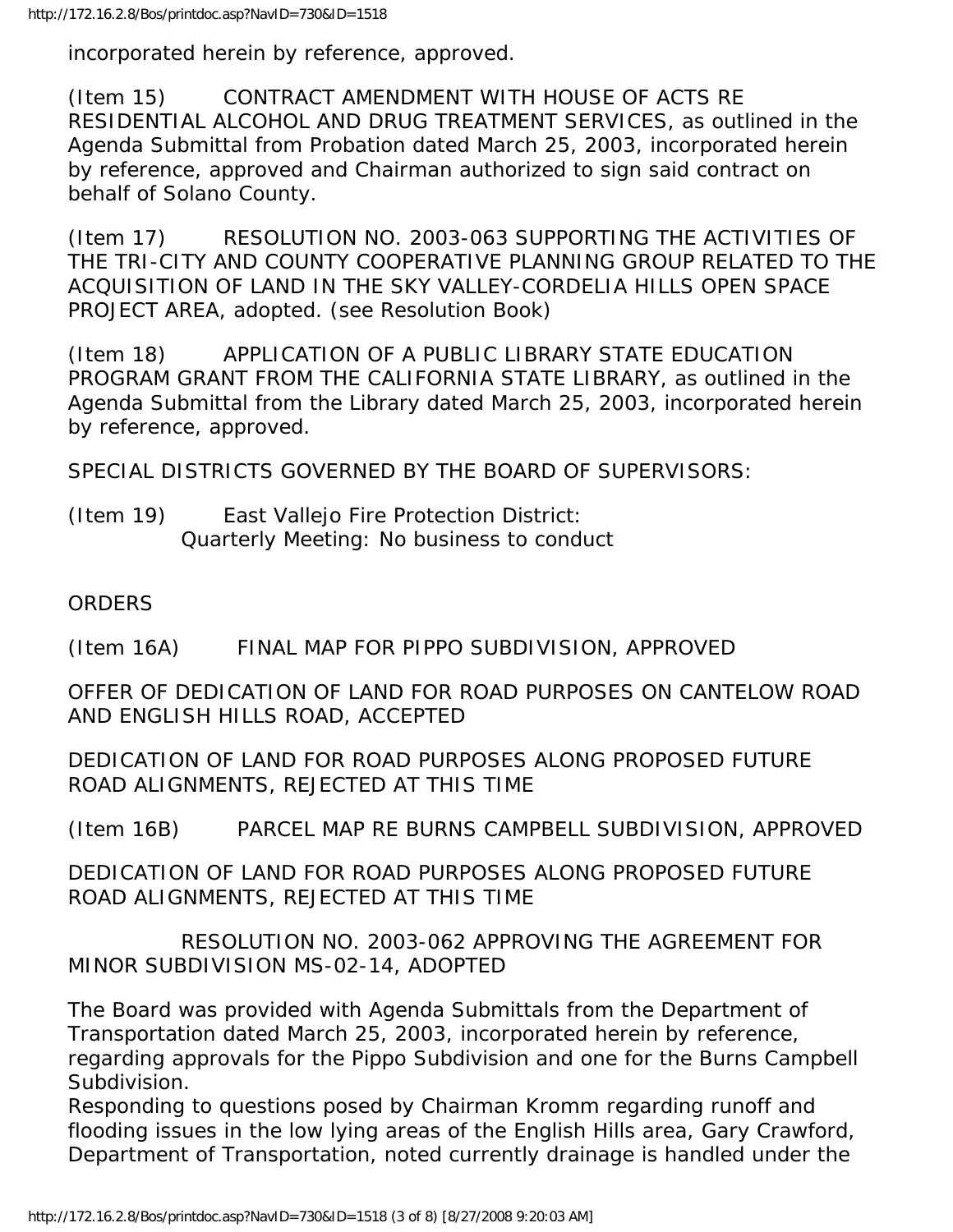Grading Ordinance which is administered by Environmental Management. With parcels that are this large the County normally does not require retention systems, and drainage systems were not conditions of the subdivision maps. As the development and permits are issued drainage will be considered. Responding to questions posed by Supervisor Vasquez regarding a constituents' concerns of a roadway going through their property, Mr. Crawford noted the alignment of the future road is not set in concrete and the department will be flexible to work with people on that.

 On motion of Chairman Kromm and seconded by Supervisor Silva, the Board acted to accept the final map for the Pippo Subdivision, the offer of dedication of land for road purposes on Cantelow road and English Hills road, and to reject the dedication of land for road purposes along proposed future road alignments at this time; to approve the parcel map regarding the Burns Campbell Subdivision, to reject the dedication of land for road purposes along proposed future roads at this time, and to adopt Resolution No. 2003-062 Approving the Agreement For Minor Subdivision MS-02-14. So ordered by a vote of 4-0. (see Resolution Book)

# (Item 21) COOPERATIVE FACILITY MASTER PLAN AGREEMENT WITH THE CITY OF VALLEJO AND TRIAD COMMUNITIES, LP, APPROVED

 Assistant County Administrator Darby Hayes reviewed the information contained in the Agenda Submittal from his department dated March 25, 2003, incorporated herein by reference, regarding the development of a facilities master plan in Vallejo and to obligate the County to work with the City of Vallejo and Triad.

 Responding to questions posed by Supervisor Vasquez regarding a Project Labor Agreement (PLA), Mr. Hayes noted the City of Vallejo is currently using PLAs and expects to use a PLA if a project is developed.

 Chairman Kromm noted he would not support a sole source contract arrangement and feels it is not in the best interest of the County.

 Supervisor Silva feels this is a unique situation where sole source makes sense, reviewed the process the City of Vallejo has gone through to choose Triad, and feels there will be negotiations on the construction of any buildings.

 Supervisor Kondylis discussed the overall redevelopment in Vallejo and being able to tie the two development projects together with the same architect.

 On motion of Supervisor Kondylis and seconded by Supervisor Silva, the Board acted to approve a Cooperative Facility Master Plan Agreement with the City of Vallejo and Triad Communities, LP. So ordered by a vote of 3-1; Chairman Kromm voted no.

(Item 22) COUNTY TO WITHDRAW FROM THE CSAC EXCESS INSURANCE AUTHORITY PRIMARY WORKERS' COMPENSATION PROGRAM AND TO ESTABLISH A SELF-FUNDED WORKERS' COMPENSATION PROGRAM

RESOLUTION NO. 2003-062A AUTHORIZING APPLICATION TO THE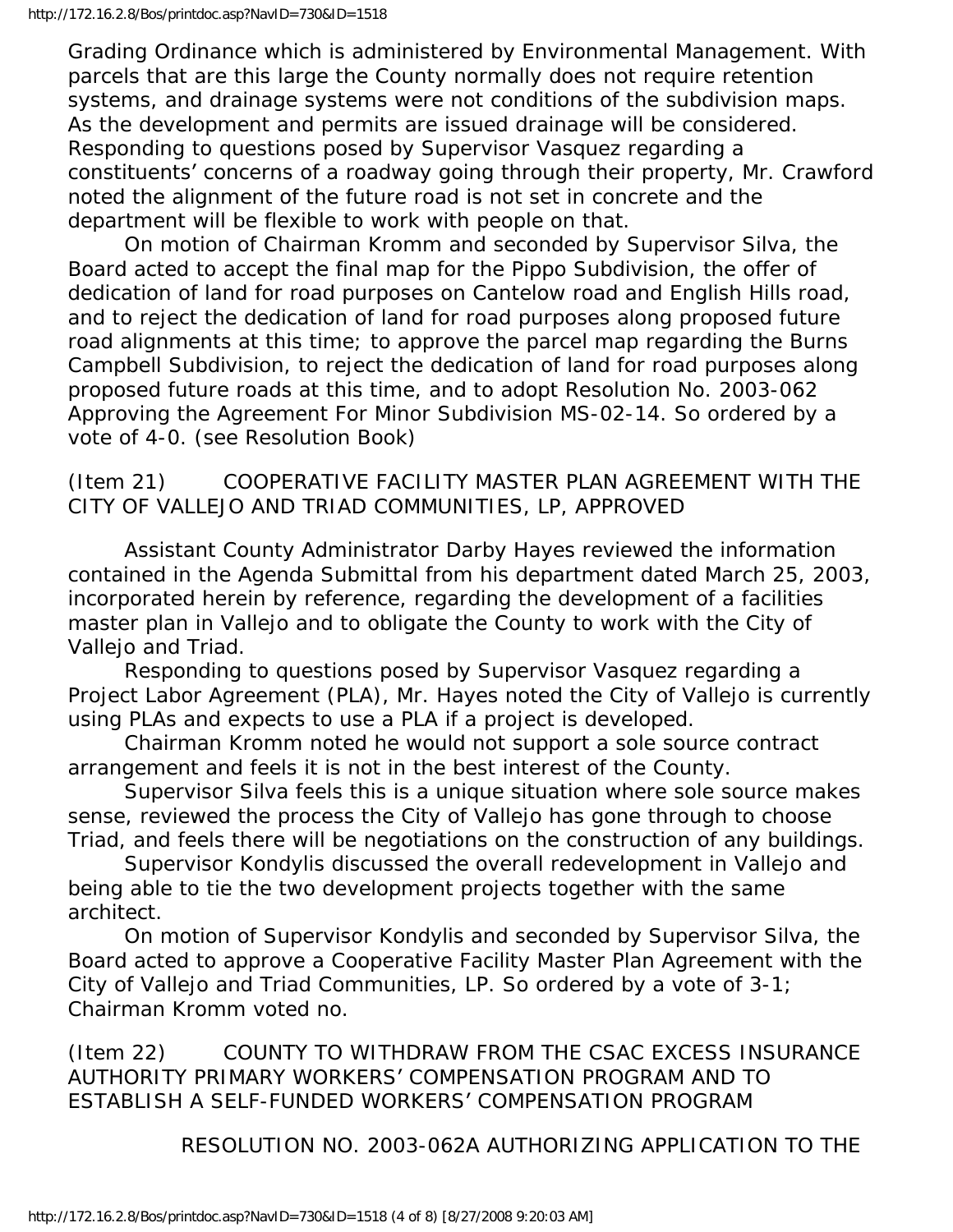## DIRECTOR OF INDUSTRIAL RELATIONS, STATE OF CALIFORNIA FOR A CERTIFICATE OF CONSENT TO SELF INSURE WORKERS' COMPENSATION LIABILITIES, ADOPTED

 William Sorrick, Risk/Safety Officer Human Resources, reviewed the information contained in the Agenda Submittal from his department dated March 25, 2003, incorporated herein by reference, regarding reestablishing a self-funded Workers' Compensation Program and withdrawing from the CSAC Excess Insurance Authority Primary Workers' Compensation.

 Responding to concerns voiced by Chairman Kromm regarding Workers Compensation with increased risk of liability and costs for employers, Mr. Sorrick noted this analysis takes into consideration statute changes and includes approximately a 15% increased annual cost projection. Mr. Sorrick reviewed ways the County will be saving money through an aggressive safety program and the advantages of being self funded for the Workers' Compensation Program.

 Supervisor Kondylis questioned the effects on other participants in the California State Association of Counties (CSAC) Insurance Program, responding Mr. Sorrick noted the County is only withdrawing from the Workers' Compensation Program, and will continue other insurance programs through CSAC.

 On motion of Supervisor Kondylis and seconded by Supervisor Silva, the Board acted to approve the withdrawal from the CSAC Excess Insurance Authority Primary Workers' Compensation Program, and to establish a County Self-Funded Workers' Compensation Program; Resolution No. 2003-062A Authorizing Application to the Director of Industrial Relations, State of California for a Certificate of Consent to Self Insure Workers' Compensation Liabilities. So ordered by a vote of 4-0.

(Item 23A) AGREEMENT WITH COUNTY MEDICAL SERVICES GOVERNING BOARD (CMSP) RE PILOT PROJECT FOR INDIGENT RESIDENTS HEALTH CARE, APPROVED AS AMENDED

 EXTENSION OF AGREEMENT WITH PARTNERSHIP HEALTHPLAN OF CALIFORNIA RE MANAGED CARE PILOT ADMINISTRATION

 Assistant Director of Health and Social Services Moira Sullivan reviewed the information contained in the Agenda Submittal from her department dated March 25, 2003, incorporated herein by reference, regarding continuing the pilot project to provide indigent health care with the County Medical Services Governing Board (CMSP). Ms. Sullivan noted an amendment that was recently signed would be incorporated into the Year 2 Pilot contract, and would supercede said signed contract. Ms. Sullivan pointed out that the CMSP Governing Board has requested language be added to the contract for staff to make a concerted effort to assist clients to apply for and advocate for them in receiving SSI benefits.

There was a brief discussion regarding the Outpatient Behavioral Health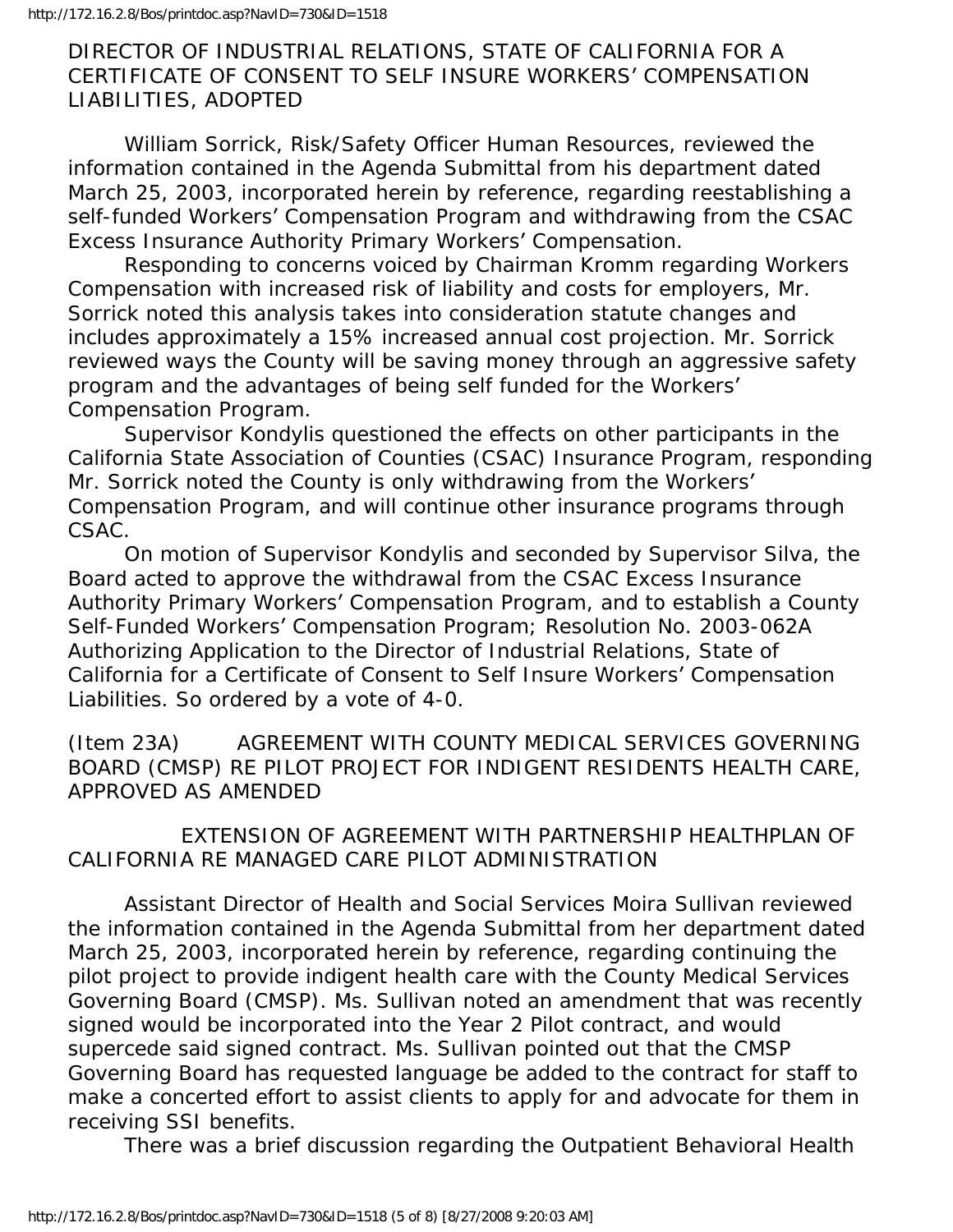portion of the program.

 On motion of Supervisor Kondylis and seconded by Supervisor Vasquez, the Board acted to approve an agreement, as amended, with County Medical Services Governing Board (CMSP) for the pilot project for health care to Solano County's indigent residents, and to approve an extension of the agreement with Partnership Healthplan of California for managed care pilot administration. So ordered by a vote of 4-0.

# (Item 23B) SOLANO COUNTY SMALLPOX COUNTERMEASURE PROGRAM TO BE IMPLEMENTED AND PUBLIC HEALTH SMALLPOX RESPONSE TEAM TO BE MAINTAINED

 Health Officer Thomas Charron reviewed the information contained in the Agenda Submittal from his department dated March 25, 2003, incorporated herein by reference, regarding implementation of a Smallpox Countermeasure Program and the to maintain a Public Health Smallpox Response Team. Dr. Charron reviewed a history of Smallpox, the eradication of Smallpox, dangers of the vaccination, and provided the Board with an informational packet on the Smallpox Vaccine, incorporated herein by reference. Dr. Charron further explained the development of the vaccine, statistics on current vaccinations, and prevention measures to ensure there are no accidental vaccinations.

 Responding to questions posed by Supervisor Kondylis regarding refinement of the vaccine, and involuntary inoculation, Dr. Charron noted there are efforts to produce a cleaner vaccine, further research for development of a new vaccine, but no alternate vaccines have been approved by the Food and Drug Administration (FDA). Involuntary inoculation can only be done by direct contact, but the actual Smallpox virus is spread by air and direct contact and is very contagious.

 Responding to questions posed by Chairman Kromm regarding volunteers, Dr. Charron noted there are 15 volunteers that will be inoculated, and further discussed how the virus has been replicated through self culture in laboratories, and how the virus has been kept alive for research and other purposes.

 On motion of Supervisor Kondylis and seconded by Supervisor Silva, the Board acted to authorize the implementation of the Solano County Smallpox Countermeasure Program, to proceed with planning and implementation of Phases One and Two, and to designate the requirement to maintain a Public Health Smallpox Response Team. So ordered by a vote of 4-0.

(Item 24A) PUBLIC HEARING OF APPEAL FOR MINOR SUBDIVISION MS-02-01 HARRY SCHRONTZ, LOCATED AT 3738 MORNINGBIRD LANE CONTINUED TO APRIL 22, 2003 AT 9:00 A.M.

The Board was provided with an Agenda Submittal from the Department of Environmental Management dated March 25, 2003, incorporated herein by reference, regarding continuing the public hearing of the appeal of Minor Subdivision MS-02-01 Harry Schrontz, located at 3738 Morningbird Lane to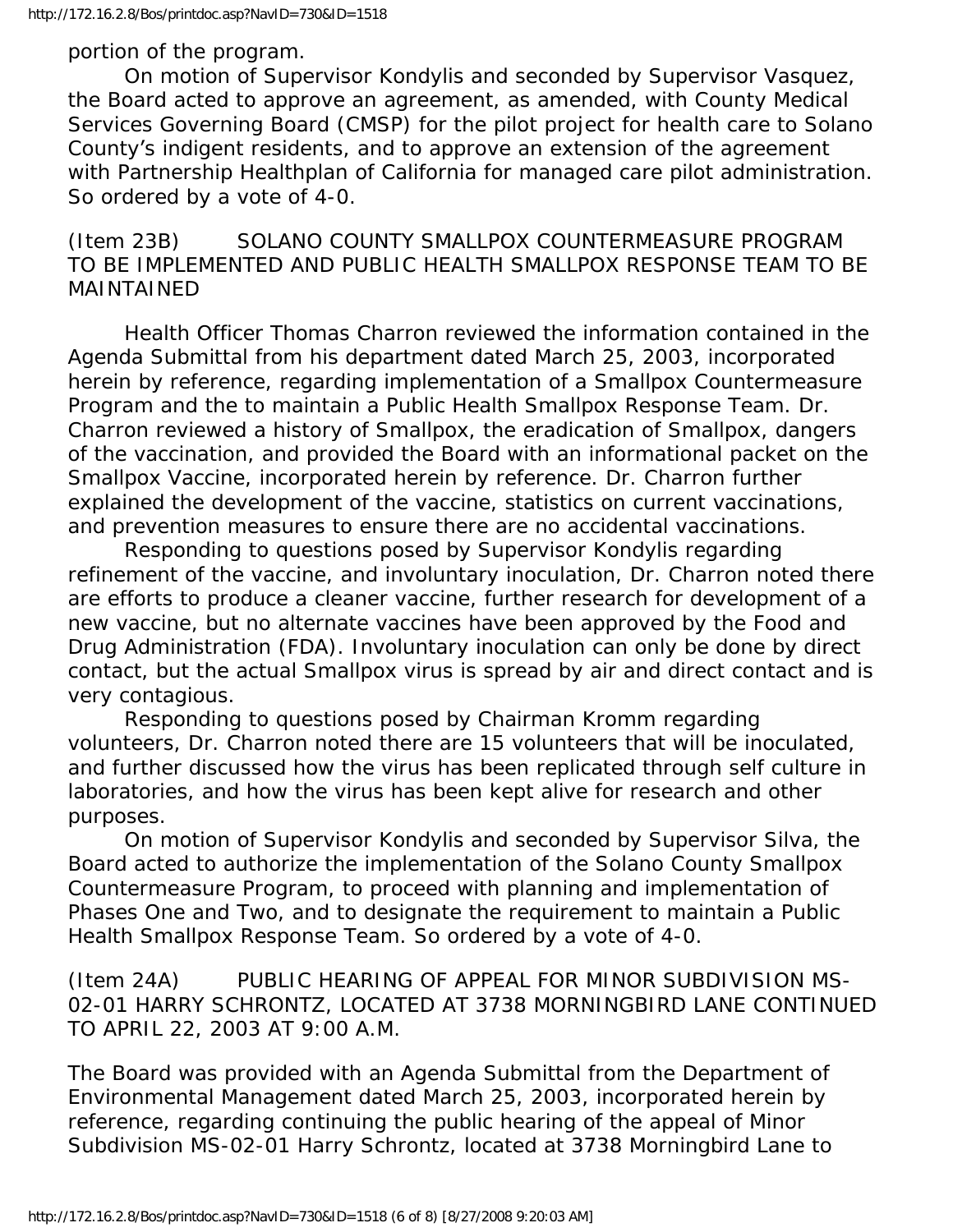#### April 22, 2003 at 9:00 a.m.

 On motion of Supervisor Kondylis and seconded by Supervisor Vasquez, the Board acted to continue the public hearing to April 22, 2003, at 9:00 a.m. So ordered by a vote of 4-0.

(Item 24B) SPECIAL EXCEPTION FOR A RECONSTRUCTION LOAN UNDER THE HOMEACRES HOUSING REHABILITATION PROGRAM, APPROVED

 Senior Planner Matt Walsh, Department of Environmental Management, reviewed the information contained in the Agenda Submittal from his department dated March 25, 2003, incorporated herein by reference, regarding approving an exception for a reconstruction loan, and the suspension of the Housing Rehabilitation Program for a 2 year period.

 Supervisor Kondylis excused herself from any discussion or consideration of this matter.

 Supervisor Silva voiced concern with suspending the Housing Rehabilitation Program; wants to seen the marketing efforts used by Mercy Housing, questioned a monthly \$1,200 relocation fee being paid, efforts to begin repayment of the loan, if this is a 2% loan, and if the applicant would be able to maintain the structure when construction is completed. Mr. Walsh reviewed a brief history of the special exception reconstruction project noting that the existing structure had been demolished, living arrangement problems of the homeowner, the loan is at a 2% rate, the reconstruction cost of \$207,000, believes the homeowner will be able to repay the loan, and if not the County will be in first position to take the property back.

 Supervisor Silva agrees with approval of the exception, but does not want to suspend the program until there is full review of the marketing program done by Mercy Housing.

 Chairman Kromm read a letter submitted by Charles Bailhache, President Homeacres Improvement Association, requesting the program not be suspended, that a more comprehensive approach be taken with the program, and that there be further consideration prior to any additional funding for this reconstruction project.

 Donald Tipton, Vallejo, voiced concern with suspending the Housing Rehabilitation Programs, with problems getting loans, with Mercy Housing practices, the credibility of the program, and would like to see loans to landlords to improve the rental units in the area.

 There was a brief discussion regarding the program management of Mercy Housing, and it was determined additional information would be brought back to the Board.

 On motion of Supervisor Silva and seconded by Supervisor Vasquez, the Board acted to approval a special exception for a reconstruction loan under the Homeacres Rehabilitation Program. So ordered by a vote of 3-0; Supervisor Kondylis excused.

(Item 25A) CHARLOTTE DIGUE APPOINTED TO THE SOLANO COUNTY HISTORICAL RECORDS COMMISSION